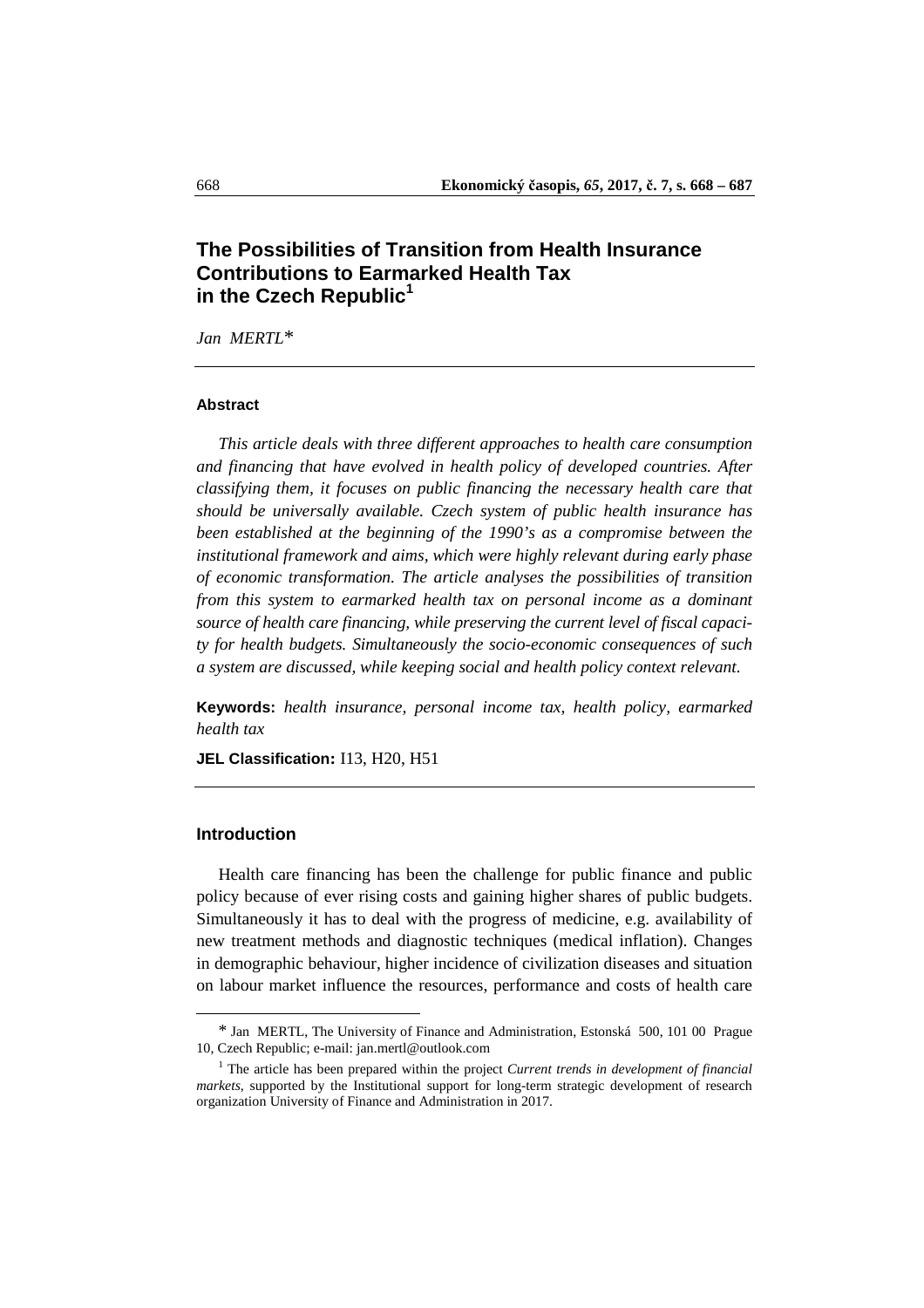systems. We expect a lot from national health care system and its effectiveness has multiple criteria (cost-effective and sustainable financing, equity and availability, responsiveness and quality of care), which makes it hard to achieve the optimal settings in particular time. The task is similar to general magic rectangle of economic policy – management of two or three macroeconomics variables is relatively easy, but keeping all four in good shape is a masterpiece of fiscal and monetary policy. On the income side of health system, it is crucial to set optimal financial flows that will provide adequate and stable resources for health care financing. Therefore, the topic of this research article is highly important.

 On the theoretical level, the basic anchor of this article is the analysis of three different approaches to health care provision based on different position of the patient in the system – or to be more precise, different incentives for health care provision. The article argues that there is not a single type of demand for health care, but when looking close at the demand phenomenon, we can identify three subtypes of it, based on objective need evaluation and subjective decision split into two different paths (Mooney, 1992). Then, we will focus on how to finance the largest part of health care that is primarily based on objective need. We are aware that voluntary health systems extension financed from private resources can and should exist, but they are out of this article's scope. This approach is rooted in the nature of health economics and health policy, where financing methods are closely connected with the institutional, social and medical aspects of the system and its governance (Jakubowski and Saltman, 2013). In this context, we perform the theoretically informed review of public health financing policy options and possibilities.

 The aim of this article is to show the reasons and possibilities of transition from public health insurance contributions to the earmarked health tax as a dominant health care financing source in the Czech Republic. Current system of Czech health insurance is a result of an experiment with return of multiple employment-based health insurance companies in the 1990's. However, the principle of employment-based health insurance currently does not comply with the reality of labour market with high mobility of employees, even among industry branches. Simultaneously in the system, the patients consume the majority of health care based on their objective needs. It means that the majority of health care consumption is universalistic and does not have individual limitation that could be tied to specific agreement with insurance company.

 Current system also works with several categories of people, effectively segmenting citizens into four main social groups. They will be described later, but initially it can be said that this categorization is debatable now. This is facilitated by the fact, that when this system was introduced at the beginning of the 1990's, the employees were the main group that was supposed to carry the insurance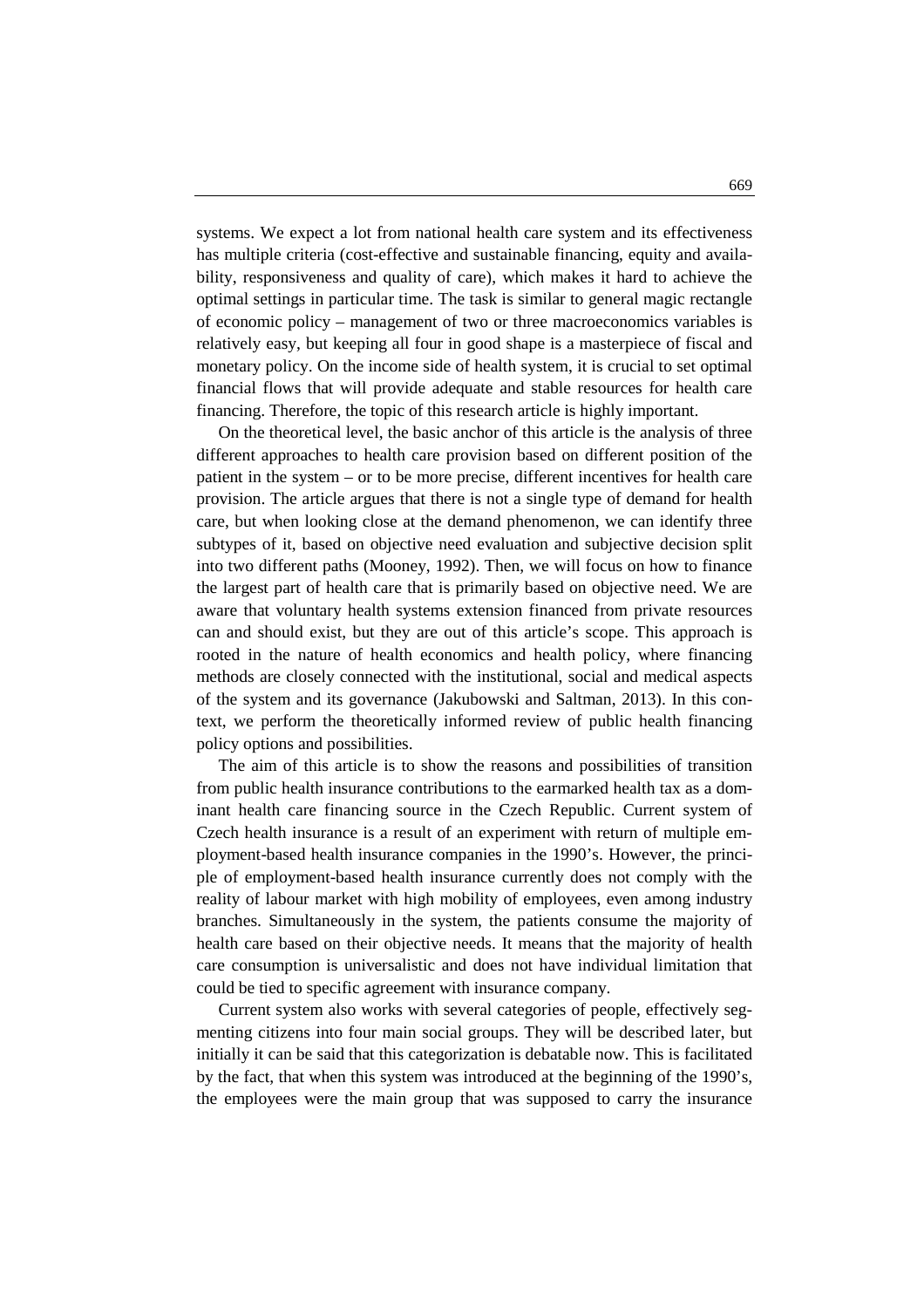payments, since other forms (such as self-employed persons) only started to emerge. It also made sense to declare that the government will pay contributions for 'state insured' people, so that the health insurance companies (health budget) will receive adequate total contributions. Based on this socio-economic background, this article seeks to contribute to the ongoing public debate about Czech health system settings.

 Scientific methods used to write this article include macroeconomic evaluation of health system financial flows, public policy evaluation of health resources' settings in the Czech Republic, projection of suggested changes into health system construction and synthesis of observed trends from the health and social policy point of view.

#### **The State of Research Area and Theoretical Background**

 General social policy (Krebs, 2015), health policy and health economics theoretical background applies for this article. Health care system has strong and highly visible social dimension in a view of illness as an undesired state of distress and suffering (Durdisová and Mertl, 2013) and knowledge of social medicine as a discipline (Holčík, 2009).

 Two levels of solidarity appear in health systems and are inevitable for sustainable financing of universal health care. The first level is based on the solidarity between rich and poor (solidarity in income), second one based on the solidarity between healthy and sick people (solidarity in health). The second level is even more important for sustainability than the first one. The reason is that the risks selection in health is ethically, economically and medically highly problematic and thus is not recommended to be allowed at all, targeting community rating in health insurance. The main reasons are ethical, medical, legal and economic and have been specified in more detail earlier (Mertl, 2011).

 Demand for health care is segmented and includes both realized and explicitly expressed demand, as well as implicitly hidden demand, and even the need for unwanted health care (Mooney, 1992). The demand for health care suffers from market failure (Arrow, 1963) and adverse selection when purchasing health insurance (Cutler and Zeckhauser, 1997). If we analyse the health care demanded by patients based on their budget constraints, elasticity of demand for health care is essential term. If demand for health is based on private spending, according to available evidence (Feldstein, 1971) it is rather inelastic, meaning that its reactivity to the price change is rather low and therefore it cannot be expected that the market structure grown on this demand will be flexible and perfectly competitive.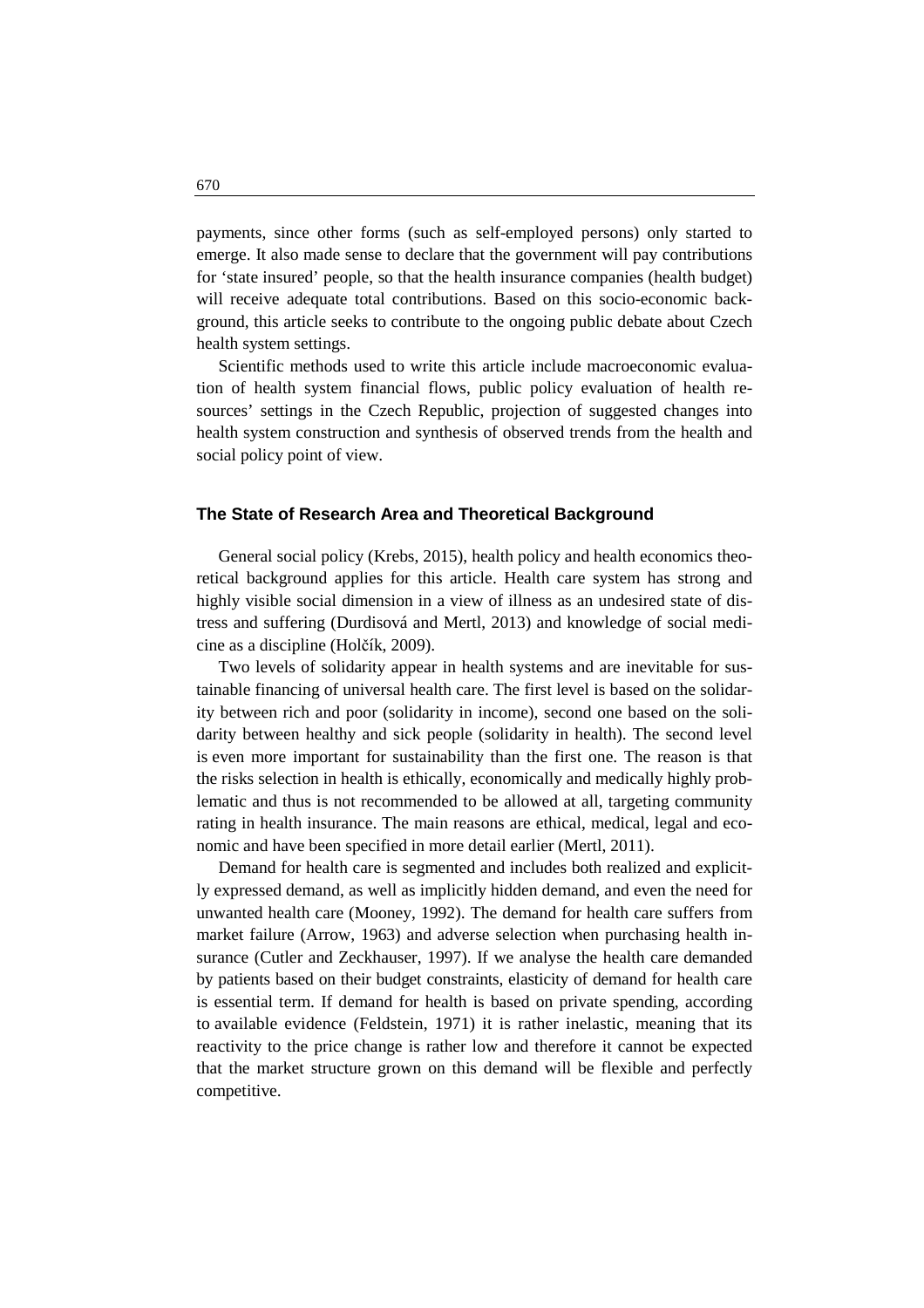Similarly, problems could be expected in the private health insurance mechanisms (Feldstein, 1973), caused by parallel existence of direct demand based on out of pocket payments and indirect demand through health insurance, and also because of the existence of information asymmetry and adverse selection (Arrow, 1963). On the specific principles of health insurance, the works of Němec (2008) and Lieberthal (2016) provide the typology of public and private health insurance systems available. The market for private health insurance suffers from market failure, which makes very difficult or even impossible for customers to obtain adequate health insurance according to their demand for health care function throughout their life cycle. Therefore, social (public) health insurance systems have emerged (for example in Germany), which are compulsory for selected social groups and greatly reduce the described problems with demand. Some countries like Great Britain replaced the health insurance mechanisms as a whole with direct financing from government budget, providing and financing health care for every citizen as mixed public goods.

 Generally, it is clear, that health care and insurance markets are incomplete and optimal solution cannot be achieved there spontaneously (Mwachofi and Al-Assaf, 2011). Together with health equity and regional and social availability requirements, it leads to universal coverage of objectively needed health care financed by single-payer or multi-payer systems. Health economics knows several methods of gathering resources for health care financing:

- general taxation,
- earmarked taxation (the hypothecation of taxes for health),
- social health insurance,

• two-tiered health insurance (income-related and nominal premiums, currently only in Netherlands),

• private health insurance (currently usually highly regulated as an example of 'Obamacare' in the USA shows),

• prepaid financing schemes,

• out-of-pocket payments (primarily regulatory effect on health care consumption in universal part of the system).

 Various countries and health systems financing models use specific mix of those possibilities (Mossialos et al., 2002). Every of them has its own logic, and in reality, they sometimes overlap or are used in parallel. Comparative analysis shows that no 'one size fits all' or most effective approach exists (OECD, 2011). In addition, each of them has significant shortcomings that have to be minimized in order to gain a chance to their successful implementation. It also means that their theoretical anchors are sometimes modified when used in practice (Lieberthal, 2016).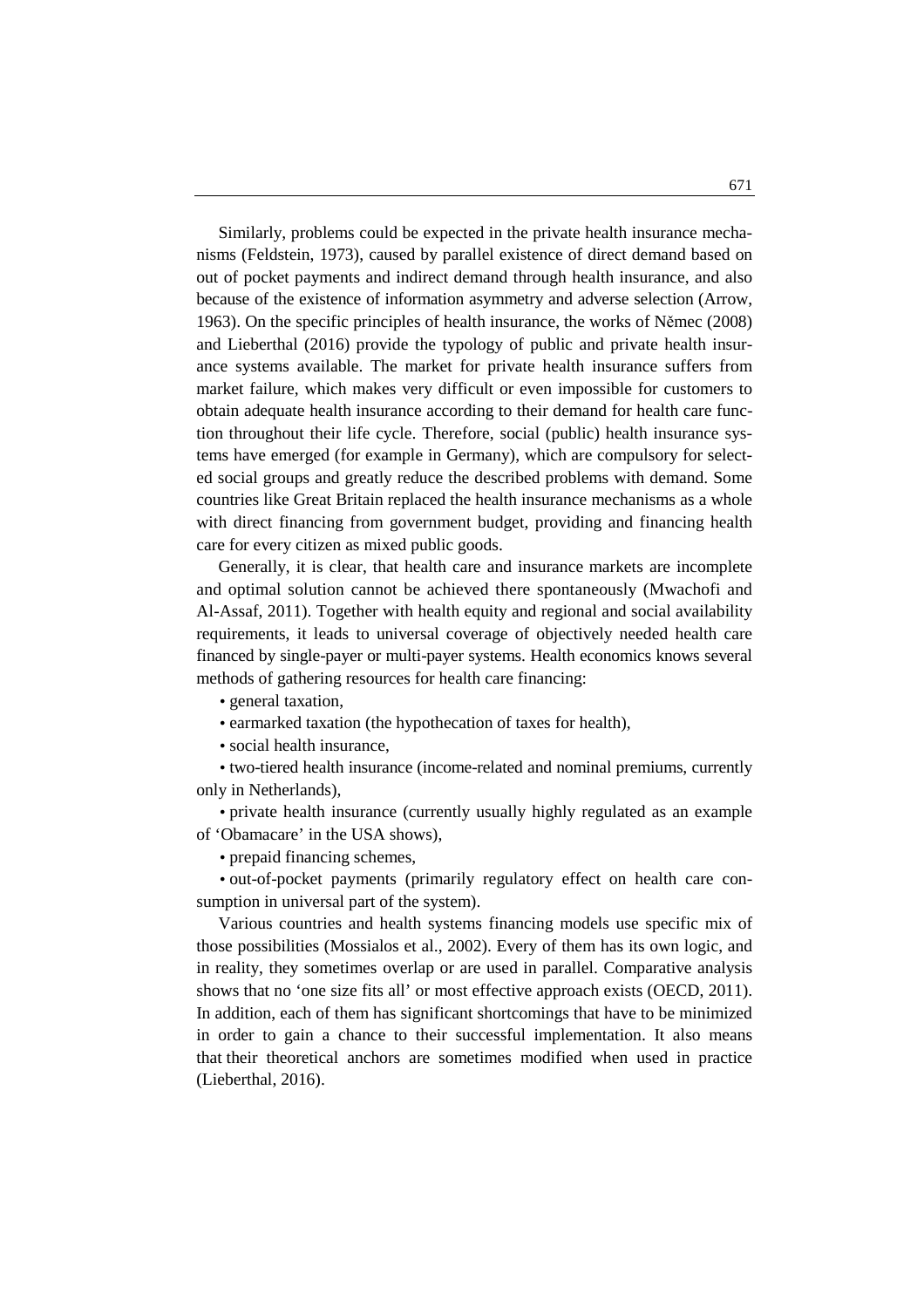The health expenditures are not just a consumption, but at least significant parts of them could be considered as an investment (Suhrcke et al., 2005; Figueras and McKee, 2012). As for specific earmarked health taxation resources, the work of Doetinchem (2010), the discussion of public policy at WHO (Prakongsai et al., 2008) and in Great Britain (Keable-Elliott, 2014) should be accounted. Theoretical foundations and international experience with earmarking have been summarized at WHO level recently (Cashin, Sparkes and Bloom, 2017). In addition, the current situation in the Czech health care system has been assessed (Mertl, 2015).

 The volume of public health expenditure has been every year increasing in absolute terms and in the Czech Republic in the year 2015, it has reached nearly 270 billion CZK (ÚZIS, 2016). Health expenditure is however very broad concept today. We finance research, technologies, buildings and health networks, drugs and medical professionals. Thus, unlike in the past, when the main goal was to finance a patient-doctor relationship and undergoing treatment often with palliative parts, nowadays we finance a crucial sector of national economy with significant synergic and spill over effects to the whole socio-economic system. Therefore, it makes sense to discuss how the universal part of the system will be financed within public budgets.

#### **Three Categories of Health Care Services and Provision**

 Historically, the health care paradigm has been evolving and the health policy must respond to this development (Mooney, 1992). This will also clarify suitable schemes of financing. This approach can be broken down to classify health care and access to it as follows (Mertl, 2012):

 The first category is the oldest and by default represents the largest and most widely applied part of medicine. Here we are talking about the medicine saving a life and health, the doctor is the one who performs 'medical best practice' care and is responsible for it. Health care in this scheme must be provided – is based on an objective indication. We see medicine as a sovereign art, which should not be wasted in any way, and if its stock is in a deficiency, then the criterion for its usage is the severity of the case and the patient's prospects for the future. It is interesting that at this stage (historically), doctors were able to make under a broad social consensus such decisions that today – in terms of relative abundance of resources and capacities – would be seen as very problematic. In time, the scope of this type of health care grew with the best practice medical standards. Gradually, the provision of health care has become civilization and medical achievement of systematic evidence-based practices leading to healing, not just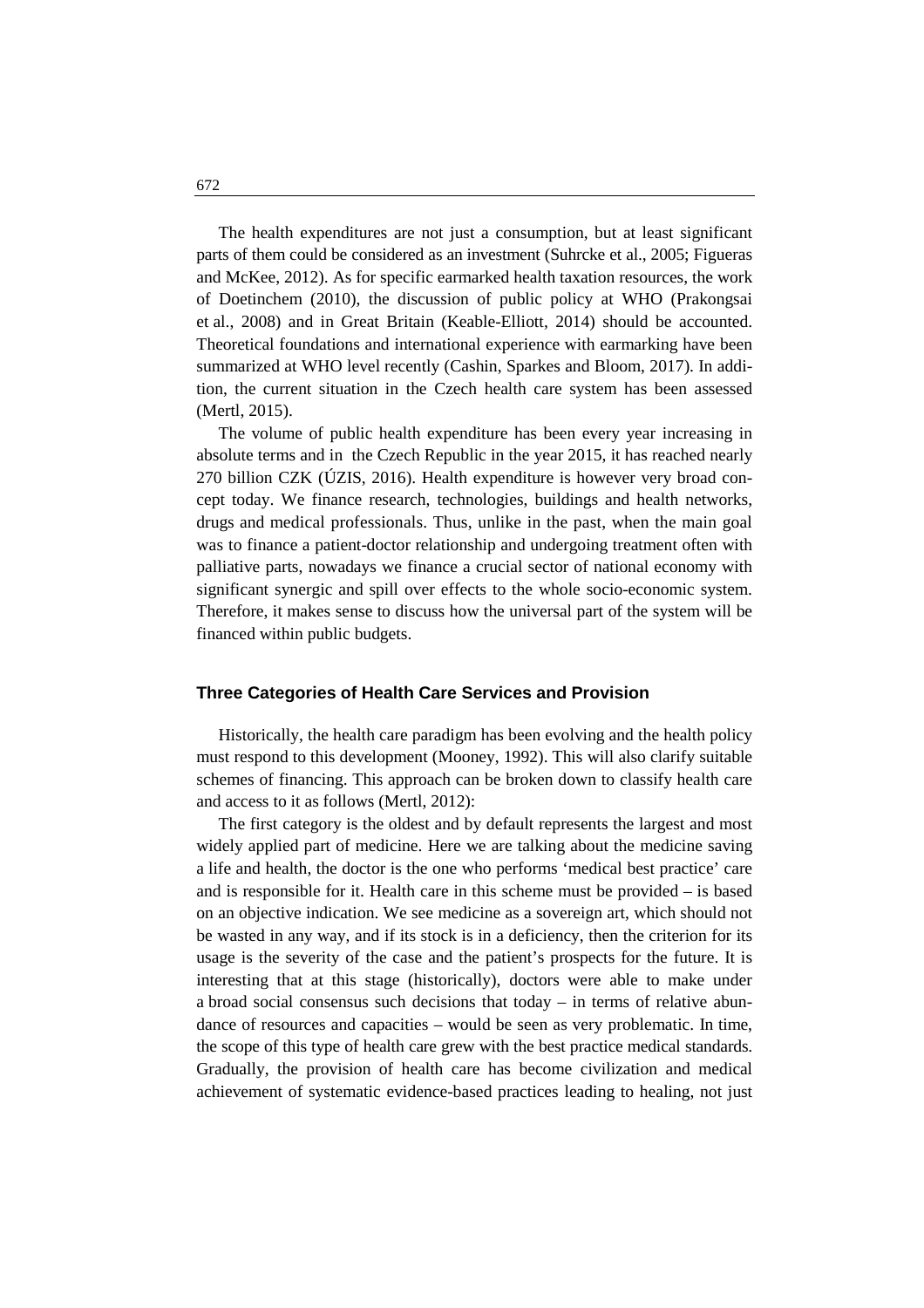random human attempts to correct mechanisms of natural selection. Obligatory nature of providing this care, which always will form a crucial part of medicine, however, remained unchanged.

 The second category, where the advancements of medicine made patient appear as a client, not only as a thinking biological machine, which should be repaired by using drugs, surgeries etc. The patient has its own priorities and health care demanded – he wants it. This type of medical care may not even have direct medical indication. If he wants something, he should pay for it privately, because it improves his individual benefit. The question arises: does this belong in the health care space at all? Are plastic surgery, treatment plan options or a luxurious room in the hospital compatible with medical ethics? Does a doctor not waste his skills and talent in the care of individual patient's wishes, when he should devote his effort to more severe cases? This has clear reminiscences to the previous category, where on one hand, you have many sufferers that the doctor has to choose from to provide treatment, and on the other hand, he is asked to provide paid, luxurious and possibly even not medically necessary treatment to others who are able to pay for it. Over time, the social consensus in developed countries settled on the fact that it is acceptable.

 The third category can be traced at present. The development of new technologies, medicines, palliative medicine and diagnostics of civilization diseases especially leads to considering the effect of treatment versus the costs. Therefore, the first clearly defined boundaries between the indicated care and care provided "on request" are sneaking a difficult question: what the patient really must have? The answer might be: not everyone may get everything what is in medicine available today, there are treatment methods that despite a possible medical indication primarily benefit the individual patient utility and therefore their consumption is allowed to be based on his individual decision. The patient can have them. As a negative definition of the safety and efficacy of therapy can be applied the principle that if a certain type of care is not consumed (wanted) by a particular patient, he will suffer no harm compared to the state when he consumes (wants) it.

 It is tough to provide actual examples of the above typology, because they highly depend on the country where they are applied and the state of development of medicine as a whole. But as a brief illustration, we can say that for example in current Czech stomatology, the type of 'must have' care are amalgam (black) fillings for the molars (or their basic replacement as stomatology advances), the type of 'can have' are ceramic (white) fillings for the molar and the type of 'wants to have' is the care of dental hygienists or cosmetic dental care. In psychiatrics, the 'must have' type of care is drugs treatment and basic psychotherapy,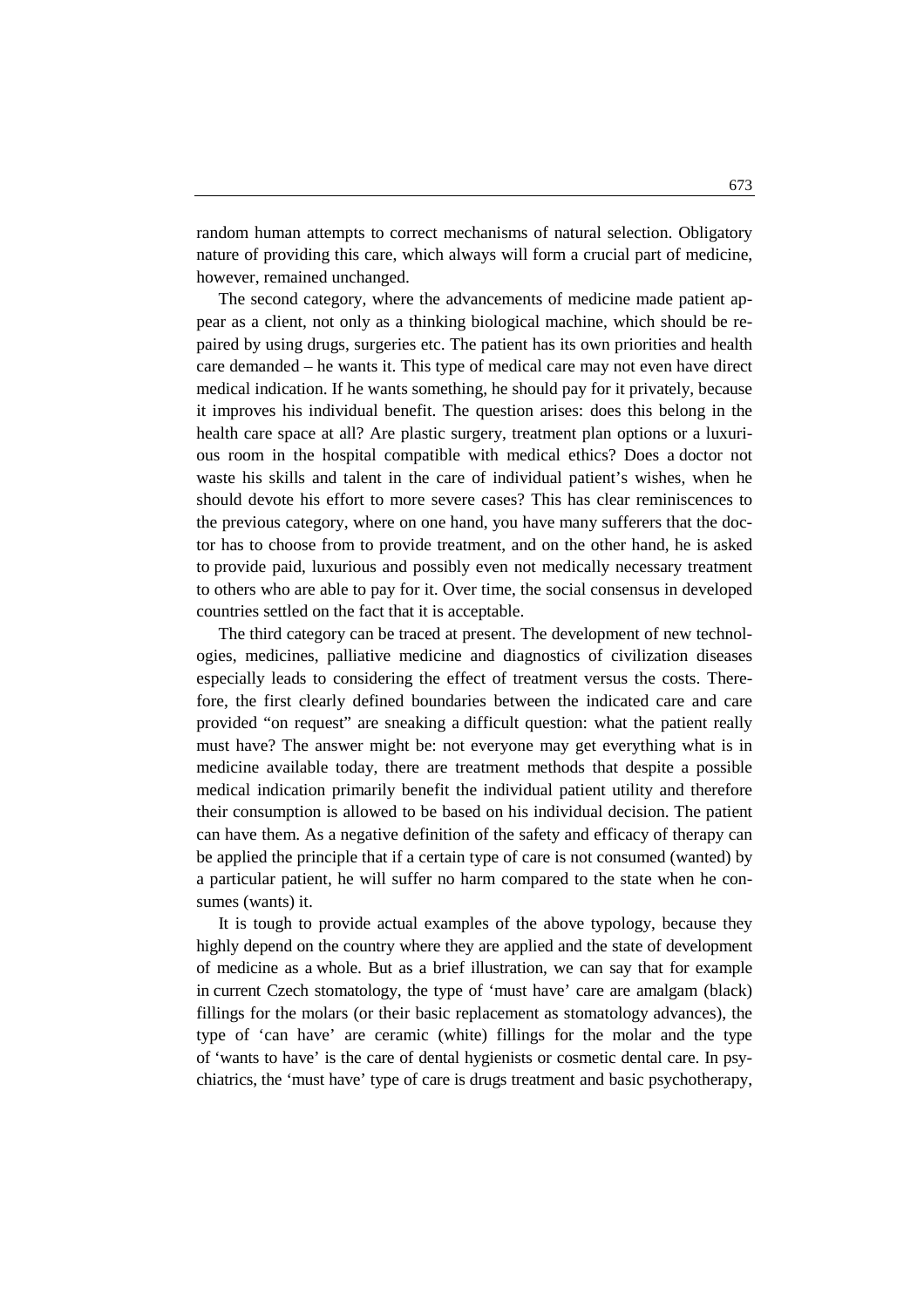the 'can have' type of care is e.g. autogenic training and the 'wants to have' type could be e.g. personal development and coaching. In orthopaedics, the 'must have' type is conventional endoprosthesis with standard rehabilitation, the 'can have' is a longer lasting model of endoprosthesis and 'wants to have' is extensive rehabilitation program after operation.

 The above typology has however major impacts on the role of the government in health care. Suddenly ideologically tinged dispute between government and market (Goodman, 2005; O'Neill et al., 2007) pales in light of the concrete definitions of the operation and characteristics of health care. In addition, this is true even if we know that the boundaries through those three types of care are a little bit blurred. It is obvious that for high quality health care system it is difficult to refuse to provide the 'must have' type of care, and vice versa care of 'wants to have' type in the case of understanding it as a luxury could be seen as rather ineffective and thus being crowded out of the health care system.

 The logic above can be projected into the design of funding (financing) schemes of health care system. Its final form is usually a combination of allocation of public resources on the principle of social effects obtained for them, sharing the risks on the principle of social or private insurance and private resource allocation based on the principle of individual benefits obtained for them, and finally control of the rules under which the schemes will work.

 Because of socio-economic properties of health care and the two independent dimensions of solidarity in health (health status and income), we should not try to focus only on the public part of health care financing, which we see as necessary, and let the market decide about the rest. The market will just decide in such a way, that it will very problematically measure the health future of the patient and try to make an insurance plan for it. That will not work well. Moreover, it will prevent any sharing of the burden of disease; locking many of people out of the possibility of spend their private money in order to gain private health utility. We have to look deeper, and while differentiation by health status is highly discouraged, differentiation by wealth (income) seems more acceptable, especially in the connection with gaining private health utility.

 If we look at our categories of demand for health care, we can thus divide them as follows:

 Financing care of the 'must have' type has to be financed by public resources – ideally regardless of income or health condition. Those resources should come from taxation, it is a best way to do it and we will show later in this article the possibilities in this regard. To make sure that they will not disappear in public budgets, it can be worth to mark them as health tax rate at the time of payment and this will be discussed later. If public payment does not exist or is not high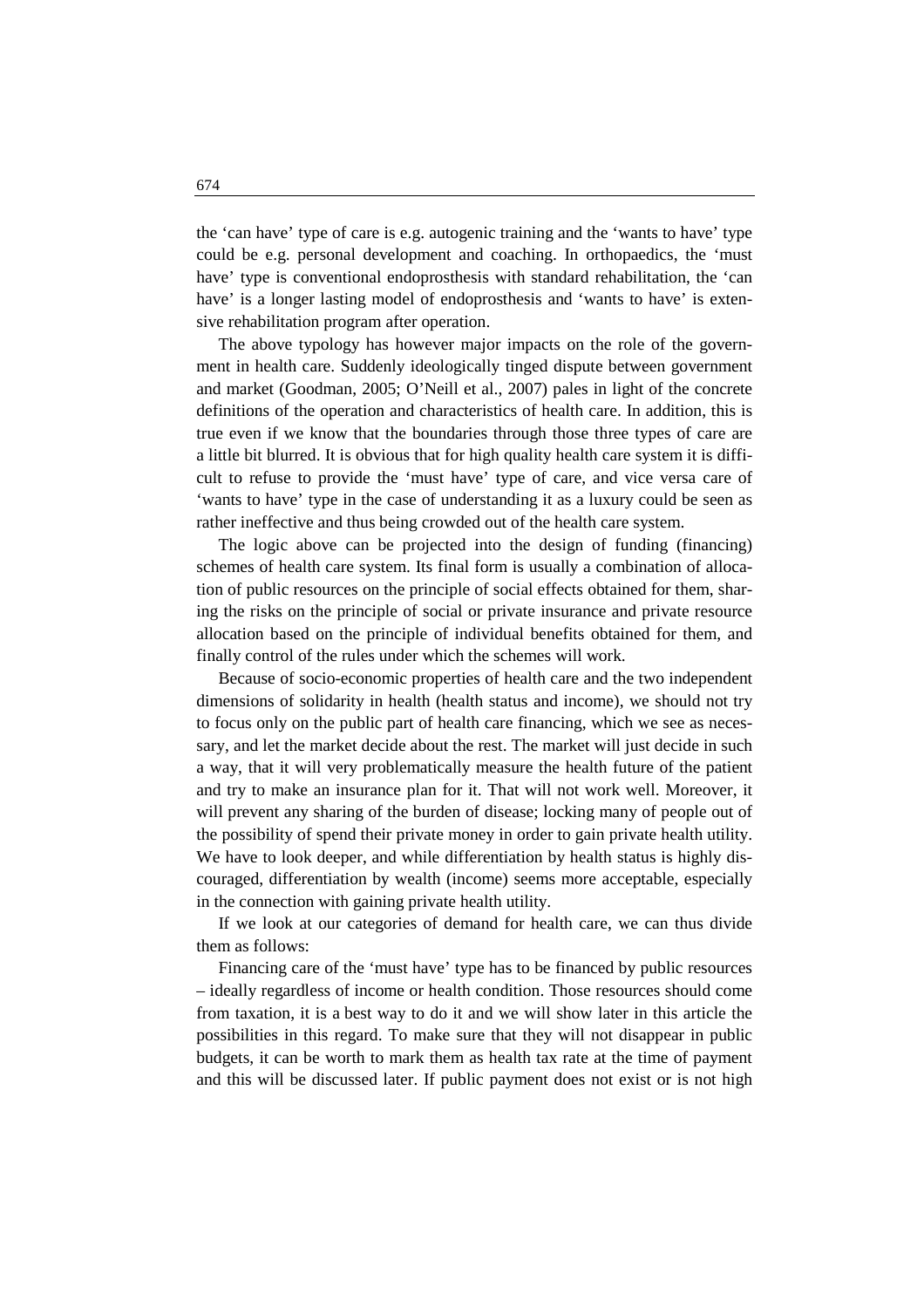enough to cover universally needed care, the result will be lower access to medical care in the relevant social groups, an increased incidence of catastrophic emergency medicine events and lost opportunities for positive externalities arising from the application of methods of social medicine. At the same time the results of international studies show positive effects of investments in health on economic growth (Suhrcke et al., 2005) and employment (Lindholm et al., 2001) – we can say that it is advantageous to seek a high level of standard of care is closely interconnected to proven (evidence-based) effects in public health.

 Financing care of the 'can have' type is a good field for regulated private financing schemes, optimally differentiated according to income, but not by the (initial) state of health at the time of the contract or even worse, medical history. If other insurance techniques are not applicable, also the simpler prepaid schemes could be used which overcome the problem of health risks selection by not utilizing them at all and relying on paying in advance and then consuming predefined packages of health care. In this type of care is maintained condition of objective medical indications and recommendations, but without the existence of an objective need for particular method of treatment. Such schemes will increase the individual benefit of the individual, while simultaneously regulation of the products will prevent or reduce the incidence of market failure in terms of categorizing patients according to their individual health risk, which is undesirable as stated before.

 Financing care of the 'wants to have' type could use direct payments, but it can also connect with schemes of previous type ('can have'). Especially when taking into consideration that the real decision-making capabilities of most patients on the health market are limited and it is more efficient to purchase this care collectively (by third party), e.g. through health insurance or health savings account.

 Based on the above classification, we will now focus on how the financing of the public ('must have') part of the system could be transformed in the Czech Republic, leaving methods of private financing behind the purpose and scope of this article. Given the volume of health resources in Czech health system, which is one of the lower in OECD comparison (OECD, 2016); it is highly desirable to preserve (at least) the amount of public resources flowing to the system. At the same time, it is valuable to discuss possible changes in the methods of how to do it.

# **The Evolution of Social Health Insurance**

 It seems that the classic social health insurance approach with defined payments and corresponding benefits for specific social groups as it was introduced in Germany at the end of the  $19<sup>th</sup>$  century is not suitable for the health care system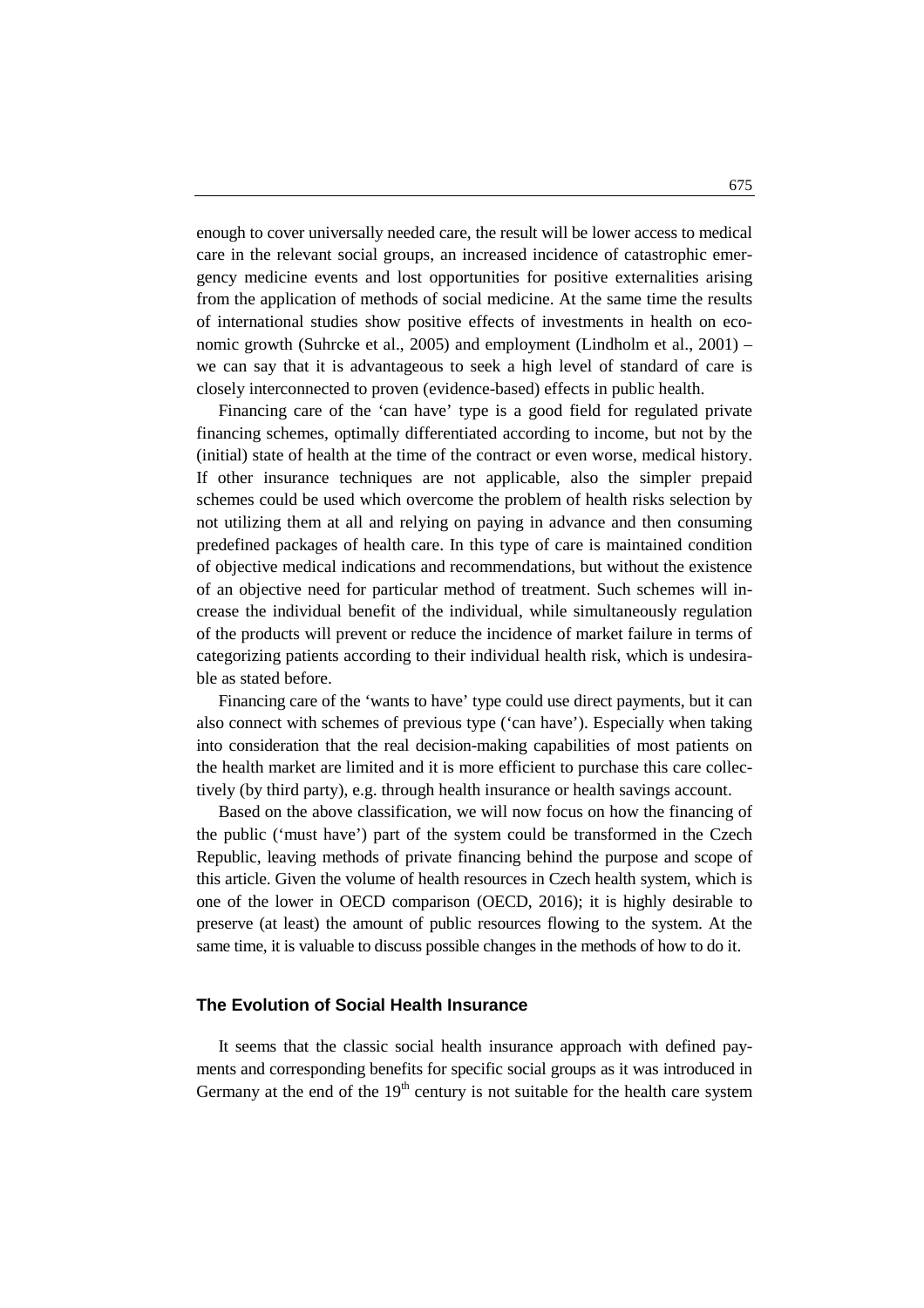financing anymore. The universal character of health care consumption regardless of social group membership facilitates this. Simultaneously, the ceilings for the social health insurance payments have little sense because of the health consumption universality (Vostatek, 2010). The conditions were different then, we can note that it was combined with sickness insurance and it was meant primarily as a limited financial reimbursement for health care expenditure (Vostatek, 2000), whereas now health care consumption has mainly contribution in kind character.

 At the same time, our goal is to preserve the solidarity-based financing of the public health care system. For this purpose, a theory of public finance gives us a standard tool – taxation. This has significant advantages for the financing of the health care system that other methods cannot achieve. Most important ones are equal financial burden according to disposable income and no risk selection when entering the system. Generally, there are two possibilities how to do it.

 The first one is the general taxation, which can be achieved by increasing the general tax rate on personal income by amount required for public health financing. This is better according to the classical theory of public finance, because hypothecated taxes are usually avoided here. In addition, this results in maximum simplicity of the system, because there will be just one general tax rate on personal income.

 The second one is the earmarked taxation. While it can be seen financially as similar to the current social health insurance approach, there are three significant differences, which should be noted. First, no specific ceiling known from social insurance has to exist. Second, the tax base could equal to or easily derive from the tax base for the personal income. Third, this health tax on personal income is usually unified, changed by public choice and is not calculated according to the individual benefits of the insured.

 Several factors should be taken into consideration when making a decision. Some of them are purely economic (financial); others are psychological and public choice theory based (Keable-Elliott, 2014). We can also attribute some of those factors to behavioural economics. They can be summarized in the following Table 1.

 It is up to the policy makers which variant they choose. Empirically, we can see that in some countries such as Great Britain, the health care system has been financed from general taxation but a discussion about the sources of National Health Service financing is going on (Keable-Elliott, 2014). In Great Britain, no public health insurance companies exist, health providers (especially hospitals) are part of public service and health system is managed through decentralized public administration. Therefore, it is purely a matter of public budgets settings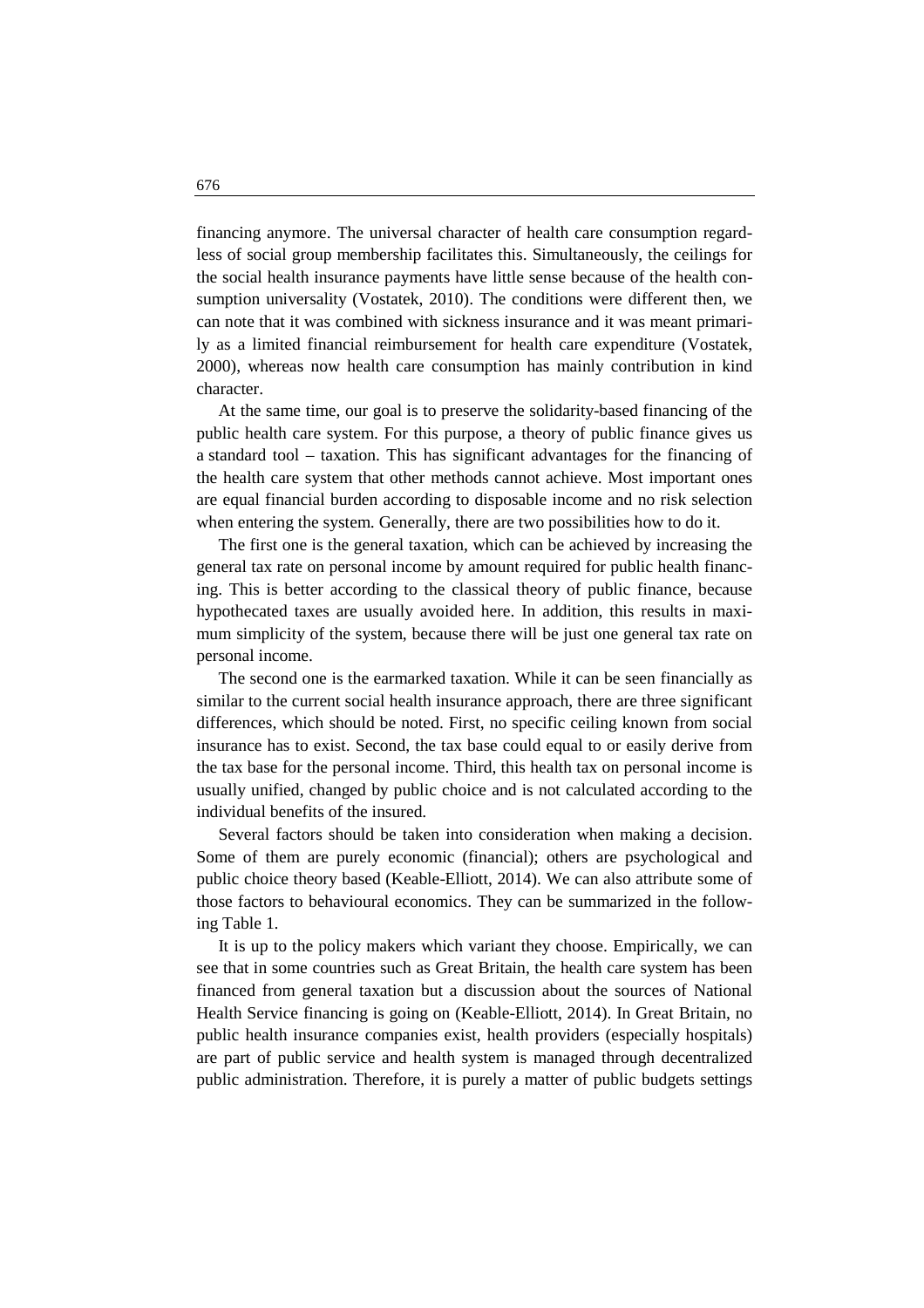to finance the health care provision and delivery and institutional arrangement supports the general taxation approach. On the other hand, in periods of fiscal austerity the health system is often under pressure.

Table 1

| <b>General versus Earmarked Approach to Health Tax</b> |  |  |  |  |  |  |  |
|--------------------------------------------------------|--|--|--|--|--|--|--|
|--------------------------------------------------------|--|--|--|--|--|--|--|

| General personal income tax                                                                                      | Earmarked health tax rate on personal income                                                                   |
|------------------------------------------------------------------------------------------------------------------|----------------------------------------------------------------------------------------------------------------|
| Simple and compatible with standard taxation<br>schemes                                                          | More complicated, separate tax rate and tax rule exists                                                        |
| One high total tax rate, e.g. current income plus<br>health tax                                                  | Two lower tax rates, general income and health tax<br>separated                                                |
| Ability to be included in progressive taxation<br>schemes                                                        | Ability to be separated from progressive taxation<br>schemes                                                   |
| Hidden in general taxation, ability for the<br>government to change health expenditure out<br>of sight of people | Transparency to citizens, ability to be changed inde-<br>pendently of general taxation and visibly to citizens |
| One tax base                                                                                                     | One tax base, or some categories of income could be<br>excluded                                                |

*Source:* Own proceedings.

 In other countries, such as Germany (Busse and Blummel, 2014), a single rate of social health insurance now exists (15.5% to 2015, 14.6% since 2015), which is getting close to the condition of earmarked taxation on income from the payers' point of view. The exception reminding the previous configuration of multiple social health insurance rates remains that the social health insurance company can raise small supplemental percentage (on average 1.1% since 2015) from their insureds (especially when having economic problems). The social health insurance approach, while it has lost its original meaning because of the universality of health care provided, can keep one of its key attributes: the visibility of allocating a specified share of income into health care system. As an evolution process of German social health insurance system, there has been an ongoing debate in Germany (Pfaff and Langer, 2005), resulting in the suggestions of so-called 'Bürgerversicherung' as one of the two viable proposals for the health care financing in the future (the second being 'Kopfpauschale', which is actually a poll tax for health care). Many other countries in the world (more than 60) use the earmarked income or payroll tax approach for financing health care (Cashin, Sparkes and Bloom, 2017).

In some health systems, resources from general or earmarked income taxation are supplemented by indirect tax earmarking for health. The examples of Finland and Portugal have been cited (Doetinchem, 2010), and in some countries like Vietnam sin taxes on tobacco are used for tobacco control programmes financing (Cashin, Sparkes and Bloom, 2017). Important example is Ghana, where 2.5 percentage points of VAT (value added tax) has been earmarked for health care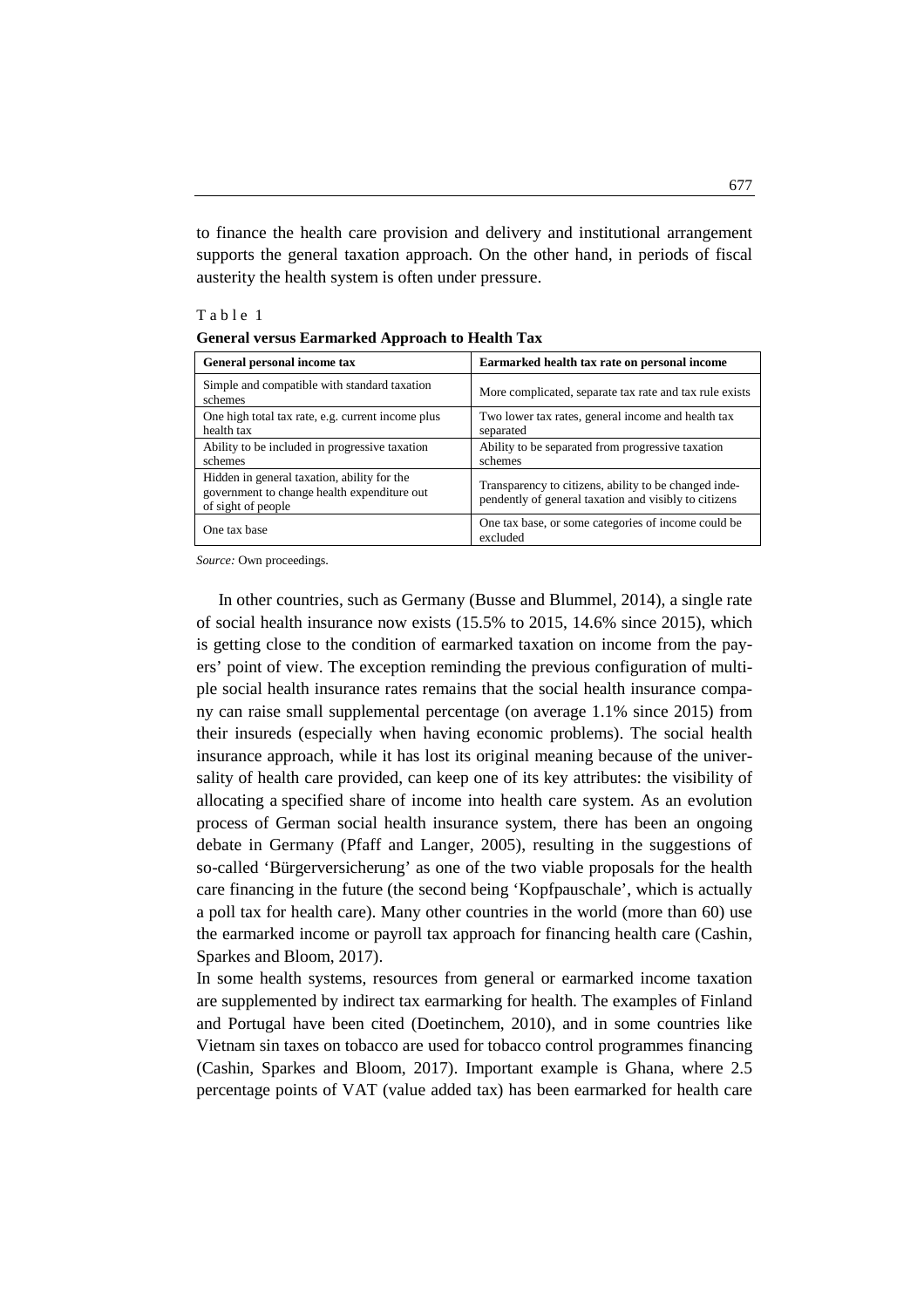in addition to share of workers' contribution to Social Security and National Insurance Trust. This results in significant share of Ghana's health budget to be financed from indirect earmarked taxation, which is rare but working well in Ghana's case (Schieber et al., 2012).

# **The Transformation of Public Health Insurance in the Czech Republic to Earmarked Health Tax**

 In the Czech Republic, very similar system of health insurance as it was introduced in the 1990's is still present, but the socio-economic conditions have changed since then. Therefore, it makes sense to strive for a change, at the same time preserving the valuable aspects of the Czech health system that were repeatedly proven useful for a long time. These include solidarity, social and geographic availability and high quality of delivered care. The ethical dimension of health care financing including equity is essential for good health care system in the European environment. We can note that some of the suggestions and at first sight miraculously looking health reform proposals have silently broken those principles and assumptions. This should be avoided, because in the end it can deteriorate the health status of the population and can cause deeper inequalities in health, which will eventually lead to even higher health care costs.

 Currently, the health insurance contributions are at the level of 13.5% paid from the health insurance base, which differs among social groups. They are:

• employers and employees – gross wage;

• self-employed  $-50\%$  of their profit, e.g. income minus the costs necessary to achieve it (or the fixed percent of 'presumed costs' applies);

• persons without taxable income – minimum wage;

• 'state insured persons' (children, unemployed, pensioners) – fixed amount set and changed arbitrarily based on public choice (by the government).

 This typology means that different social groups pay different contributions and this differentiation serves as a factor of social policy measures for the burden placed on them. This is especially prominent in the case of self-employed persons, who appeared in the 1990's and this differentiation was one of the key factors of supporting their existence in national economy.

 Let us show how the transformation to earmarked health tax can be done in the Czech Republic.

 Current health insurance contributions (13.5% from the health insurance base) can replaced by the health tax rate on personal income. Theoretically, the health tax base could be the same as the current tax base for personal income; this would provide maximum compatibility and simplicity. The new tax rate could be even slightly lower that the current 13.5% (approximately  $12 - 13\%$ )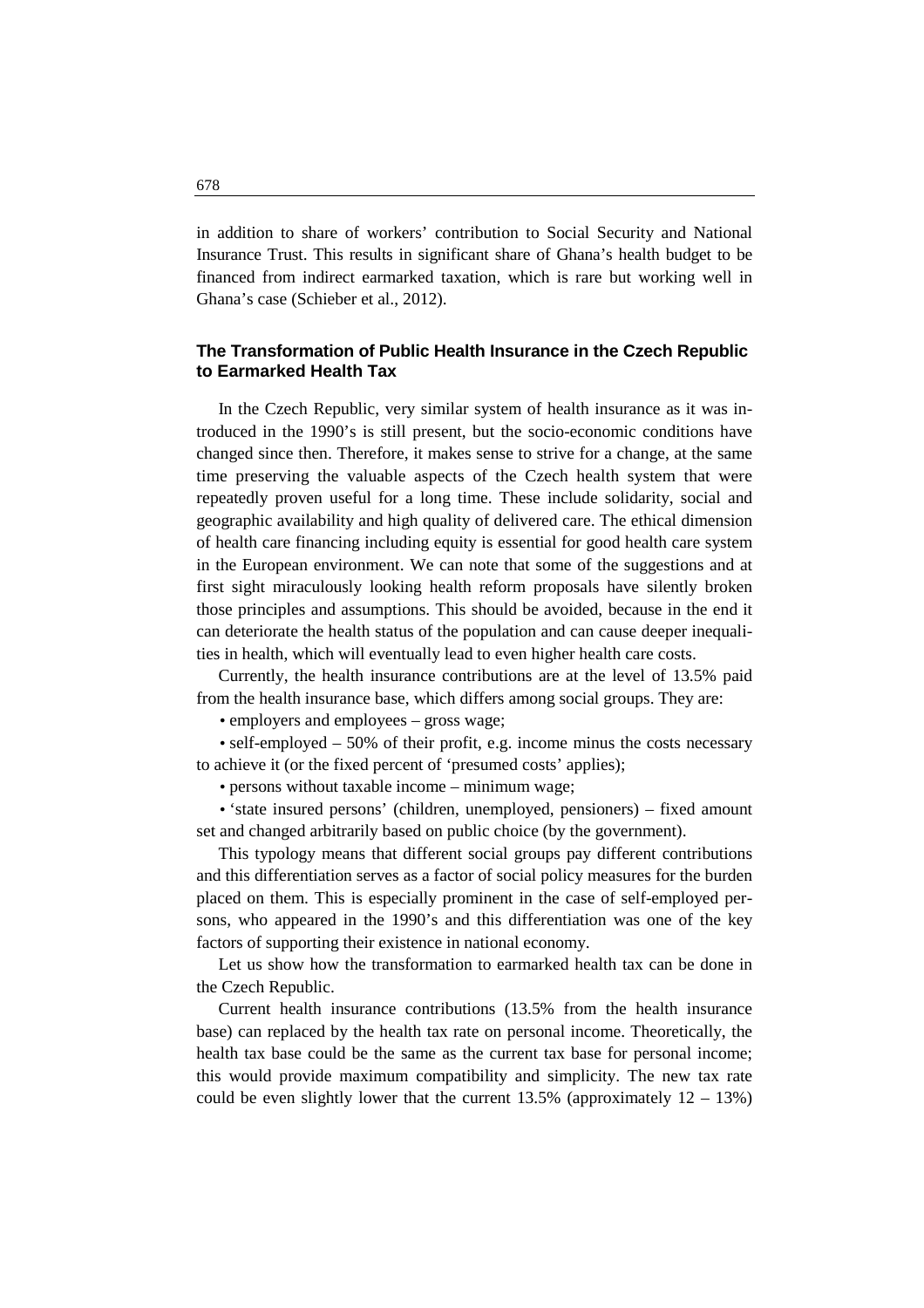in order to maintain the current fiscal capacity, because in the unified tax base variant, the tax base will be slightly higher than the current health insurance contribution base, since all personal incomes will be taxed. That would be however controversial move from current tax and health insurance policy, therefore selected types of the income according to  $\S 8$ , 9 or 10 of the income tax law No. 586/1992 (incomes from other sources than labour) could be removed from the health tax base if desired by tax policy makers. Then the health tax base would differ from general income tax base, however. Still, it can be easily derived from the general income tax base when computing tax liability.

 Of course, the position of employed and self-employed, which is highly asymmetric in current health insurance, would not change by this fiscally neutral approach. We recognize that it might be desirable to keep some advantage in income health tax payments for self-employed and the earmarked health tax concept is compatible with this approach. Further tax reform can set the health tax base for self-employed at different level than now if desired by public choice.

 Specific problem is the transformation process for the employees, where currently the health insurance contributions are divided between employer and employee. If we want to do this operation maintaining fiscal neutrality, the following transformation mechanism could be potentially used. $2$ 

 Currently the employee pays 4.5% health contribution and 6.5% social contribution (11% total), and the employer pays 9% health contribution and 25% social contribution (34% total). After the transformation, the employer pays just a health tax 11%, and the employee pays whole 31.5% social contribution and 'remaining' health tax 2.5%.

 This fiscally neutral transformation could be done immediately. Further tax reform could abandon the remaining 2.5% at the employer side and put the health tax rate to the employee as a whole (e.g. earmarked health tax can then be 13.5% payroll tax for employees), or even spread the payment of health tax between employer and employee at new ratio (e.g. 1:1) if desired by public choice. To maintain fiscal and labour market neutrality, the total labour costs for employers should remain the same afterwards.

 The tax could be collected through same channel as general taxation, with the method that the desired tax rate will be applied to the tax base. The current payment of insurance to individual health insurance companies can be abandoned and the health tax revenue shall go directly to the central fund of health insurance, from where it will be redistributed to health insurance companies according to the cost indexes. These redistribution mechanisms can stay the same as they are now.

 $\overline{a}$ 

 $2$  Author of this article would like to thank prof. J. Vostatek from the University of Finance and Administration, Prague for the inspiration on this employees' transformation mechanism.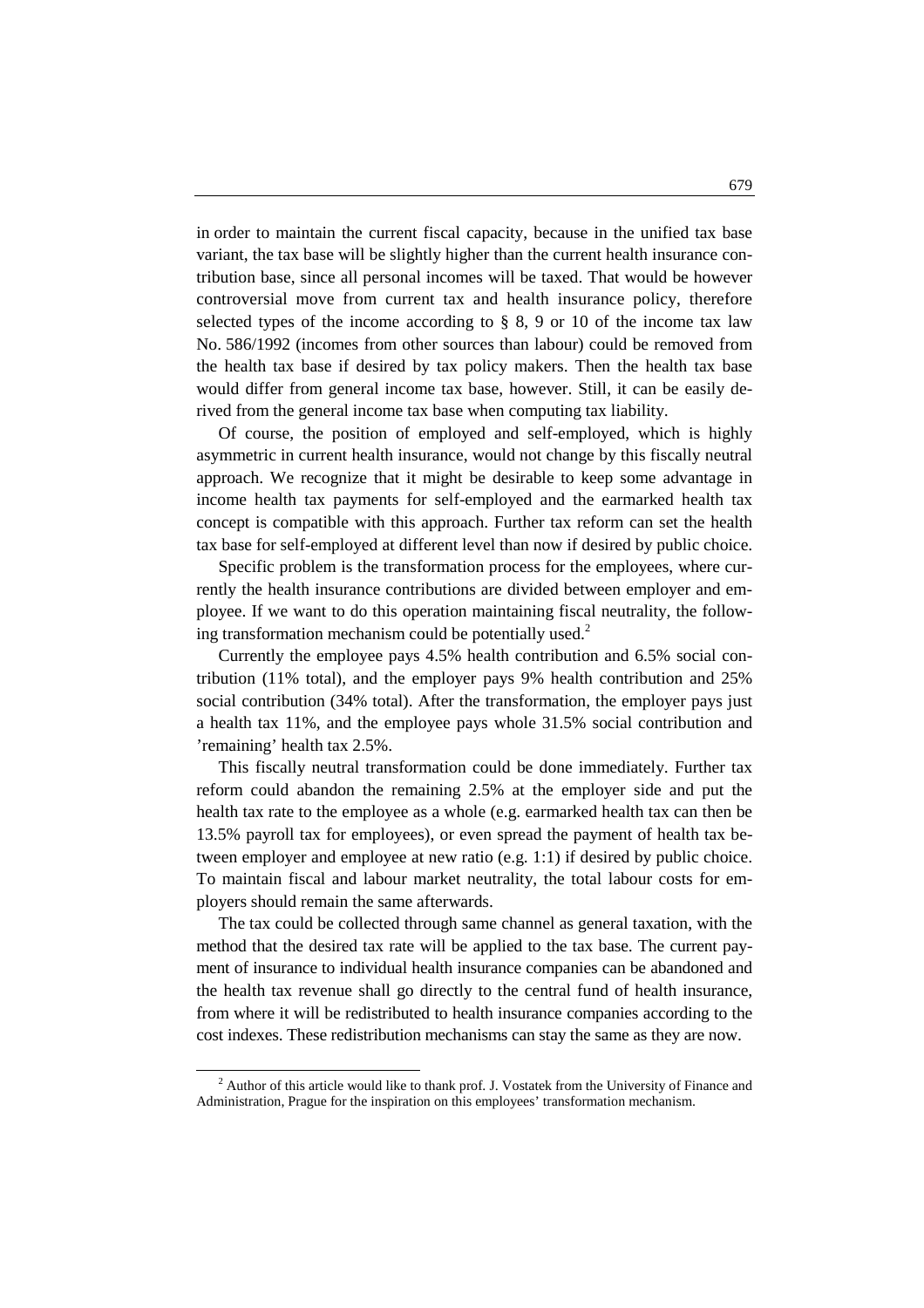Additional important component can be introduced – the health tax relief. This could be important from the health policy point of view. If desired by policy makers, the positive health behaviour (e.g. participation on prevention) could entitle a taxpayer for health tax relief, which would the lower the amount of health tax paid. The criteria are open for discussion, however the behavioural economics clearly shows that the motivation should be positive in general, not negative. As an example could serve the participation on prevention, proven absence of smoking or participation in disease management programs. These criteria, when applied properly, could provide positive motivation for effective healthy behaviour. In addition, if multiple health insurance companies are preserved, they can theoretically to some degree influence the amount of health tax relief that will be applicable to the particular citizen.

 To make the proposal fiscally consistent, we have to deal with one more social group in the current system – the state insured persons. The abandoning of social health insurance can also abandon the concept of insurance contributions for state insured persons as well as artificially fixed contribution base for the government. However, the existing fiscal capacity should be preserved at least. This can be done in two ways.

 First, the fiscal capacity could be maintained just by sending the same amount of money as now from the government budget to the central health care fund, making it a pure subsidy from the government budget. This is compatible with the general taxation approach, but has all the advantages and disadvantaged already described. If we leave the fiscally neutral principle used for the simple transition analysis, the current discrete and static settings of the state insured person's contribution could be also changed, keeping the number of citizens without taxable income relevant for calculation. Such a mechanism has been recently discussed at the Ministry of Health level as a proposal (MZ ČR, 2016). It contains a relationship of the amount paid for state insured persons to the average wage or minimum wage (first variant is considered more suitable) and also possible introduction of variation coefficient of the amount paid based on difference between the actual number of state insured persons to their average for the given period. This can compensate for the changes in number of state insured persons caused by economic cycle (Zdravotnický deník, 2016). The categorization of citizens could be still largely simplified, but the mechanism for setting the amount paid to the health insurance companies directly from the government budget can be improved.

 Second, the fiscal capacity could be maintained by earmarking part of the excise taxes for health care. While the relationship between consumption of goods subject to excise taxes (tobacco, alcohol, gasoline etc.) and the individual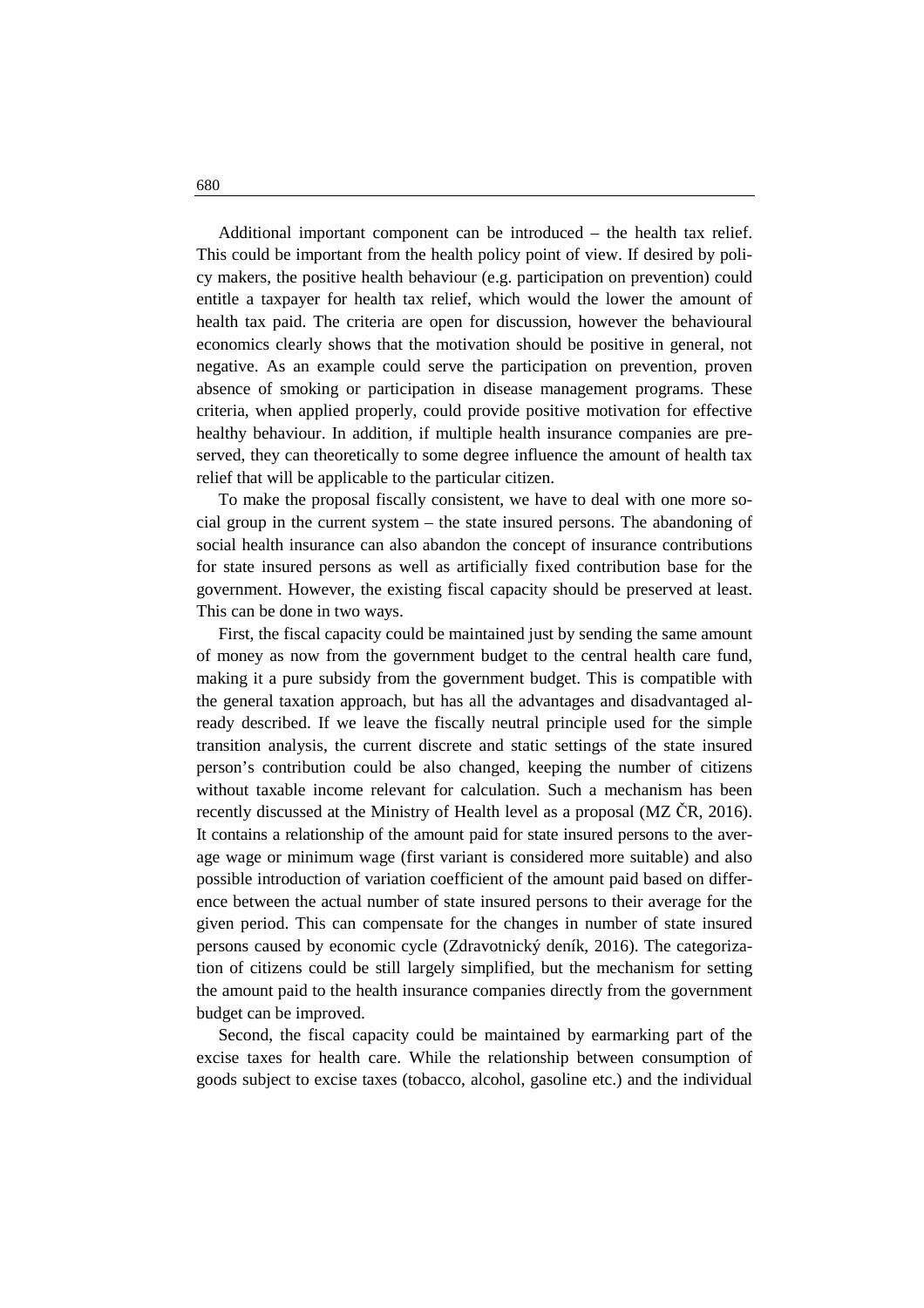health care status is not strictly causal, on the other hand it is evident that generally their consumption is related to and often increases health care expenses (side effects of smoking, drinking, traffic…). So the concept of negative externalities in health could be assessed here.

 At the current state of excise taxes construction in Czech Republic, however, it is difficult to imagine the specific excise health tax e.g. on tobacco or alcohol. In addition, some recent studies argue against specific taxes on individual commodities, as it increases fiscal rigidity (Cooper, 2013). Also earmarking has been more effective when practices come closer to standard budget processes (Cashin, Sparkes and Bloom, 2017). Therefore, it makes sense to hypothecate the share of total excise taxes revenue for health, at the level of current fiscal capacity of the contributions for state insured persons. This equalled, in 2015, circa 61 billion CZK, whereas in the same year the revenue from excise taxes (tobacco, alcohol and mineral oils) was approximately 138 billion CZK (MF ČR, 2015). So we can estimate the share as  $61/138$  = approximately 44% of the excise taxes revenue for health care.

 This approach has one more advantage, when revenue from excise taxes changes in time, e.g. because of inflation, the earmarked revenue for health system will be changed accordingly. Therefore, it can to some extent react automatically to the macroeconomic development better than current system of 'state insured persons'. When larger adjustment is necessary or the settings of excise taxes change, public choice can do discrete policy change of the percentage of excise taxes allocated for health.

# **Discussion**

 $\overline{a}$ 

 In the Czech Republic, described earmarked tax approach seems to be more suitable than increasing the general tax rate on personal income. The general tax approach would ceteris paribus result in a relatively high single tax rate on personal income, approximately between  $33 - 37\%$  of personal income.<sup>3</sup> This calculation is based on current real tax rate for employees being 20.1% (15% flat income tax \* 1.34) plus adding adequate percentage (13.5%) for current health insurance contributions. This is probably currently politically unfeasible, because such a personal income tax rate would psychologically work against the acceptance of such a reform. Of course, when utilizing progressive tax schemes or other tax policy changes, the total single income tax rate could be somewhat lower for the majority of taxpayers. However, it is a normative decision, which tax schemes will be used in the future.

 $3$  Exact percentage depends on the fiscal situation at the time of change.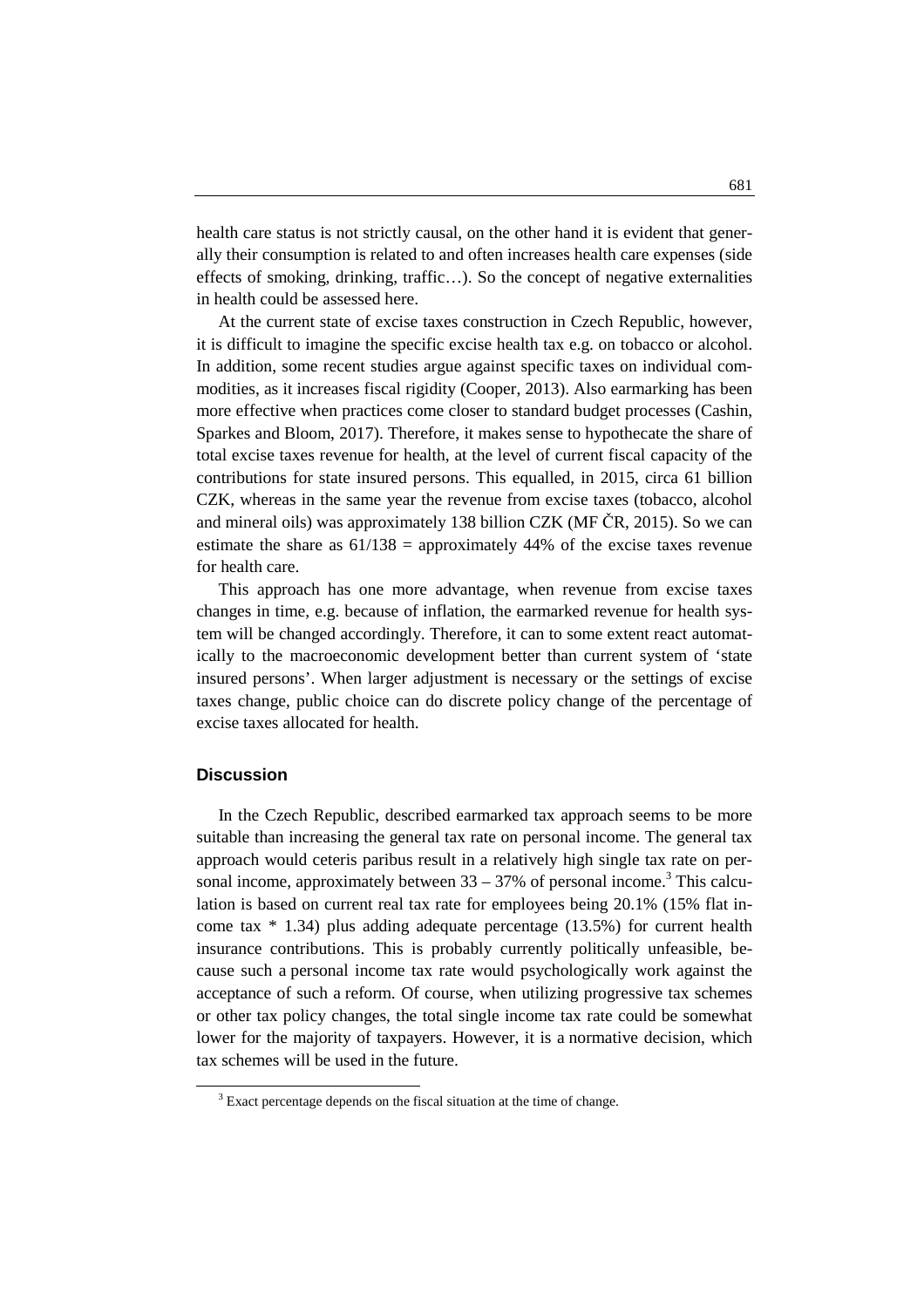The health tax rate on personal income is transparent both to the government and to the taxpayer, with optional introduction of health tax relief based on positive behaviour in the system, which could be set at the government level or even at health insurance company level. Administratively, the system will be only slightly more complicated than the general tax approach is, and surely much more simplified than the current system, where specific health insurance contributions are collected directly by health insurance companies and separate mechanisms are used.

 Moreover, the earmarked health tax rate could be changed independently of the general tax rate. This is very important from the health and social policy point of view. The people will be able to see the changes in health expenditure in the tax rate number. The public choice can transparently set the rate with relationship to the national expenditure on health and health technology assessment methods, preferences of people and the quality and accessibility of health care desired in society. In addition, in the times of economic downturn, the independent health tax rate could better preserve the fiscal revenues allocation for health care system, while generally the politicians currently have strong tendencies to manipulate the expenditures and/or revenues gaining required fiscal austerity, including the social systems settings and benefits (Mossialos, 1997). For example recently in the Czech Republic, there have been suggestions that pensions could be frozen or even lowered because of fiscal pressure and reform of social pension insurance has been discussed (Janský and Schneider, 2012). The earmarking (hypothecation) of taxes for health makes the health expenditure visible and inevitable part of public debate, which makes it more resistible to those pressures (OECD, 2015).

 Therefore, even if some arguments for the earmarked health tax target more the policy making process and the structure of the tax system from the taxpayer's point of view than direct tax revenues level, they surely have their rationality.

 Analysis of the hypothecation of taxes for health surely has significant implications both to the public finance and to the social policy field. It is clear that the theory of public finance has arguments against such an approach; it is mainly because this concept breaks the basic principle of taxes as a general tool not being tied to particular branch of economy. In addition, the common tax techniques, such as tax base, tax reliefs, tax rates etc. generally work better when having just one income tax structure where they are applied. This is why in this article a general taxation approach has been assessed, too.

 However, we demonstrated that it is possible to construct earmarked health tax on personal income that is highly compatible with the principles of standard taxation procedures while keeping its advantages for health policy. This proximity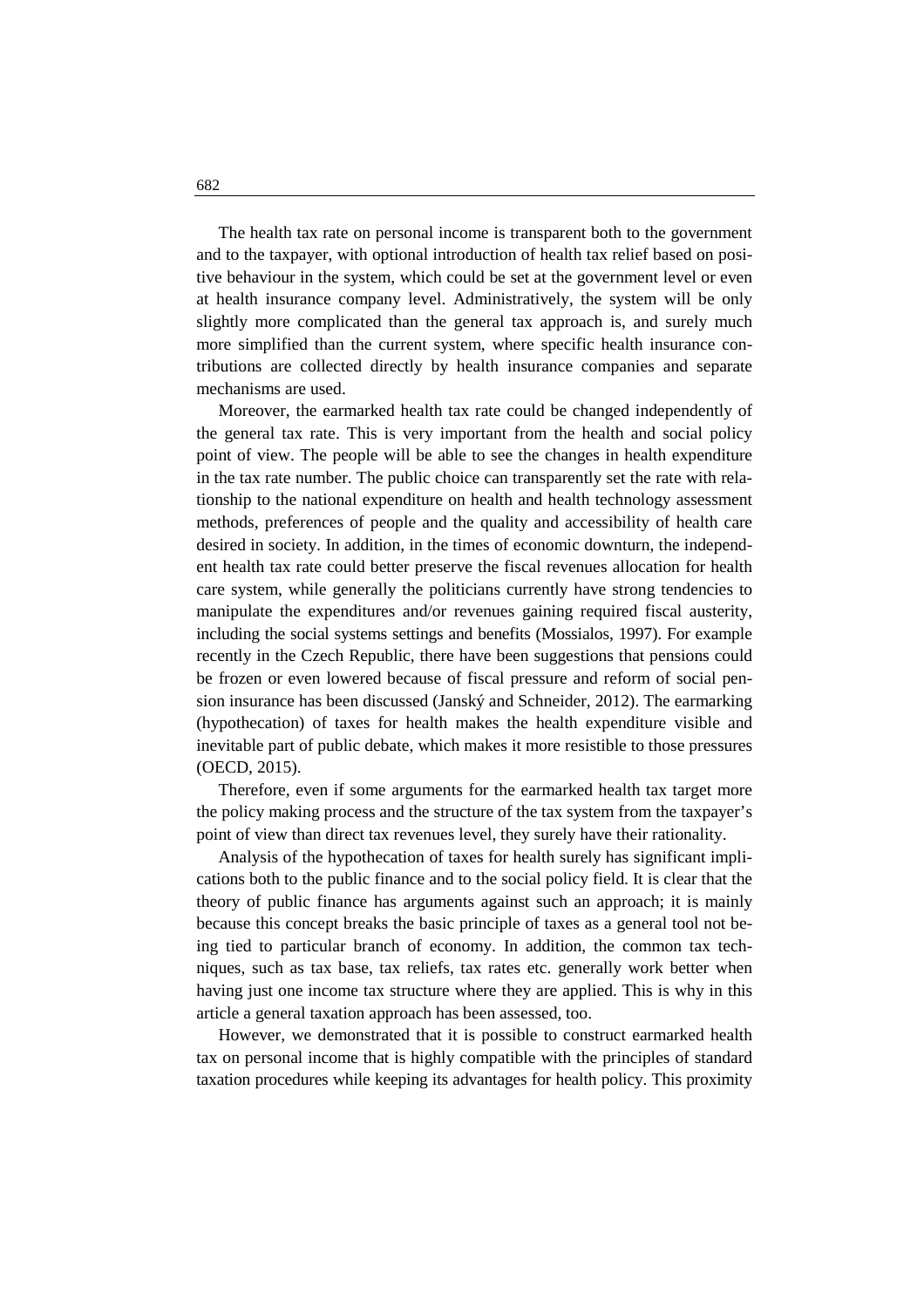and compatibility of earmarked health taxation with general tax system has substantial value. The degree and character of earmarking for health has to be carefully evaluated when actual implementation is designed (Cashin, Sparkes and Bloom, 2017).

 The hypothecated taxation approach can be seen primarily in direct income (or payroll) health taxes as an evolution of social health insurance. Secondarily it can be the share from indirect excise taxes as a supplemental resource for health care financing. The actual usage, if it is introduced in reality, would require a further careful implementation analysis. This includes the mechanism of health tax reliefs, which, as the tool for positive motivation of health care behaviour, could be implemented according to approaches of behavioural economics.

 A debatable spot of the introduced approach is also the share of excise taxes: while the proposed solution is an alternative to the general fiscal subsidy for state insured persons, further analysis should be done how the system will behave under various macroeconomic development. On the other hand, there are significant theoretical discussions on the share of direct and indirect taxes in economy and the level of tax burden on labour. Therefore, the ability to allocate a share of indirect taxes into health care is worth considering and should not be ignored just because the direct taxes on personal income could be easier to implement on the first sight.

## **Conclusions**

 Based on our analysis, we recognize three basic types of demand for health care with strong implications on health systems configuration and financing, which we have analysed and classified this way:

- what a patient must have,
- what a patient wants to have.
- what a patient can have.

 Public health expenditures are inevitable and largest part of financing of the 'must have' type of health care, so that its universal consumption is made possible. It is not true, that the concurrent allocation of private resources on health will at the end of the day increase the overall health utility for everybody as on other markets like computers or food one, and has never been proven so. Thus, public financing remains the best method for financing the universally available necessary treatment at the level that is overall common and agreed in society. Public financing should work the way that every fellow citizen be sure, that when things go wrong, they truly do not have to worry about their health fate and future and they receive the care they need free at the point of service.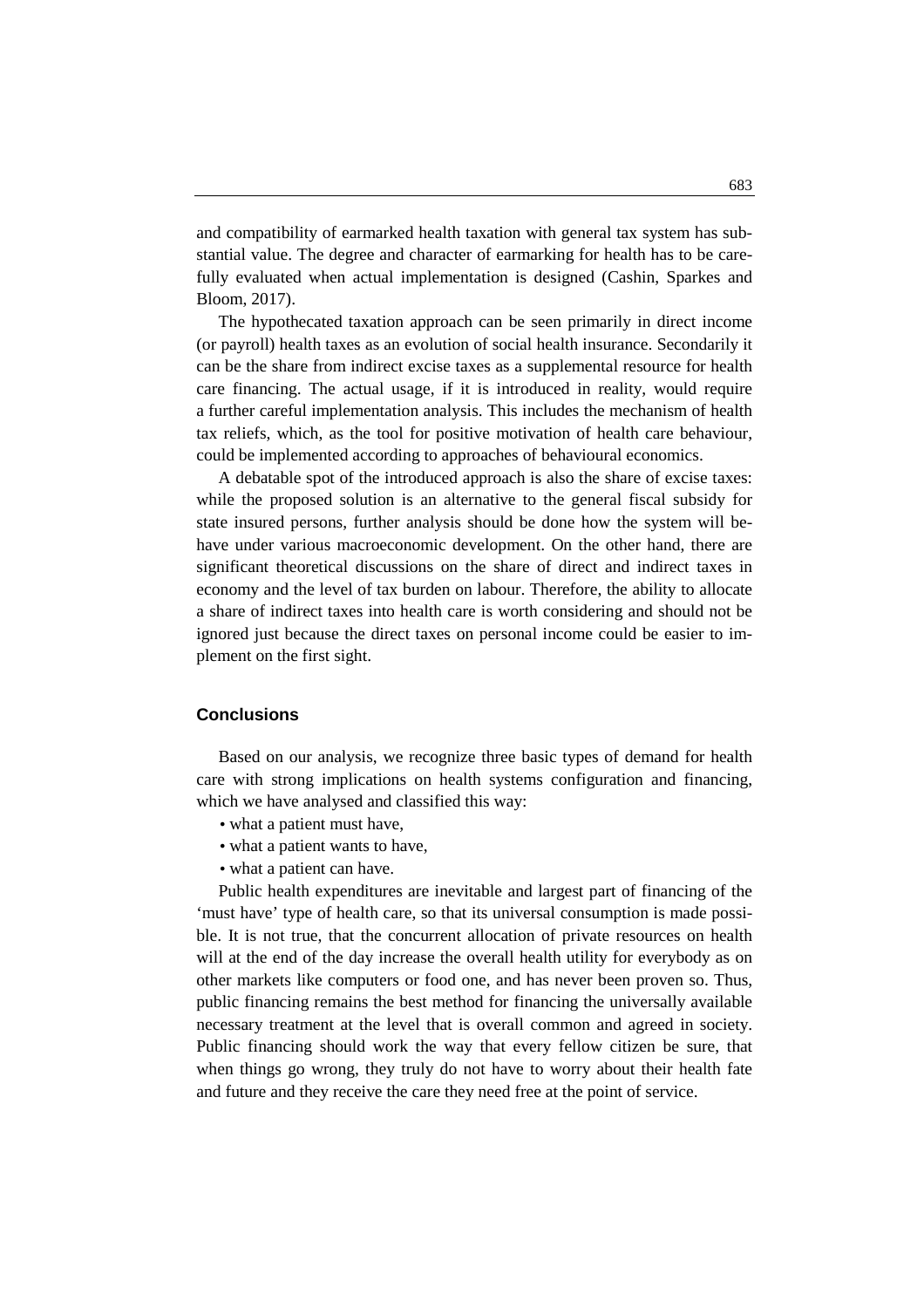Private health expenditures should provide voluntary (optional) opportunities to increase individual utility regardless of the health status of a patient (voluntary means that if option is not chosen, the health status must not be harmed or worsened). Currently, there is an increasing count of treatments that are suitable for this type of financing based on the development of medicine and better options of treatment. The actual financing schemes (other than direct payments, which are relatively easy to implement) are an important topic for future research.

 This article has presented arguments and techniques for the transformation of Czech public health insurance to the earmarked (hypothecated) health tax. A fiscally neutral variant was shown, rooted in the abandoning of public health insurance contributions as being known now and replacing them with earmarked health tax rate on personal income, initially at the same or similar rate as the current one. This would solve the situation by using common taxation techniques for collecting public resources. Since the direct income/payroll taxation is a dominant public resource for health financing in the Czech Republic, this element is the most important.

 Because of the current fiscal subsidy for state insured persons, if we want to maintain existing fiscal capacity, it can be replaced by a share of revenue from excise taxes. This would also put a clear share of indirect taxes into financing of health care. If this is not desired by public policy, we can evaluate one of the recent public policy proposal for automatic determining the amount paid for state insured persons and continue to pay it from general taxation (MZ ČR, 2016).

 As for the international experience, the following approaches have been assessed: first, the process of transformation of social health insurance, primarily in the country of its origin, Germany, is important for consideration (especially the concept of Bürgerversicherung). Second, the arguments for and against earmarked taxes (primarily indirect) are subject to interest. At the same time, only few countries have currently implemented them in the form of specific indirect earmarked tax for health. This is one of the reasons, why the approach in this article is different and does not construct indirect earmarked tax on specific commodities. Rather it suggests allocating a predetermined share of excise taxes for health budget.

 The advantages and disadvantages of proposed solutions have been discussed. To summarize the reasons that favour the earmarked solutions, the transparency, ability to change independently, relationship to negative externalities in health and certainty of allocation for health care are the main reasons to follow this way. In addition, a health tax relief on personal income could be present, facilitating positive behaviour in the health care system and life style. The health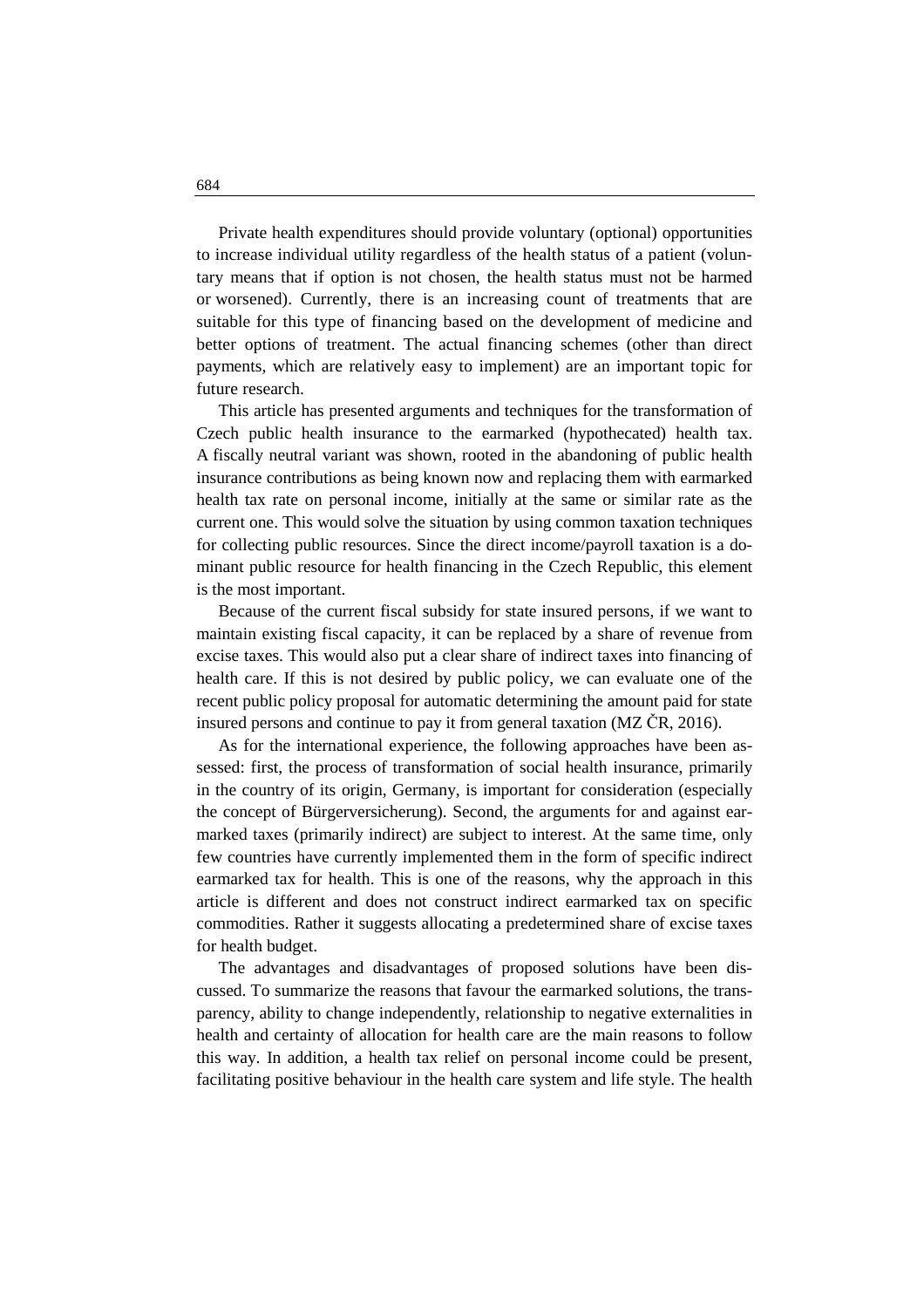tax rate on personal income is compatible with current health insurance contributions principle, while it is radically simpler and administratively easier, especially when single income tax base is utilized or simple algorithm for computation of health tax base is utilized. Thus, it can be also seen as an evolution of current public health insurance principle based on real characteristics of health care system as we see it now.

 At the same time, we have to recognize that the concept of earmarked taxes is kind of novelty in the Czech scientific and public discourse. While the theoretical thinking was facilitated by the fact that fiscally neutral variant was considered, if this concept is introduced into reality, deeper evaluation would have to take place. This includes the law aspects of taxation procedures and the position of self-employed in universal health care financing. In addition, this concept requires some understanding and sympathy for its qualities, especially related to public policy and behavioural economics arguments. It is clear that health system has attributes that call for earmarked financing. While it is true that some other sectors of economy also yearn for this status (which increases fiscal rigidity), health system has specific characteristics that justify for it, being national economic priority that would have to be financed under all circumstances. As stated in literature (Doetinchem, 2010), especially sectors of health and education have such a status that they can generate public support for specific hypothecated tax approach.

 Those aspects are without doubt a field for further research. It can be only desired that this research be done with open mind for the idea and trying to make a positive use of it. One thing, however, can be said already – the proposed system is surely more suitable for current socio-economic conditions that the current one, which has shown significant shortcomings. At the same time, the proposed system maintains important aspects and values of Czech health care system in terms of solidarity, accessibility and high quality, while bringing new possibilities such as earmarked health tax rate, health tax reliefs, more equal position of citizens as health taxpayers and allocating a share of excise taxes into the health care system.

## **References**

- ARROW, K. (1963): Uncertainty and the Welfare Economics of Medical Care. American Economic Review, *53*, No. 5, pp. 941 – 973.
- BUSSE, R. BLUMEL, M. (2014): Germany: Health System Review. Brussels: European Observatory on Health Systems and Policies.
- CASHIN, C. SPARKES, S. BLOOM, D. (2017): Earmarking for Health: From Theory to Practice. Geneva: World Health Organization.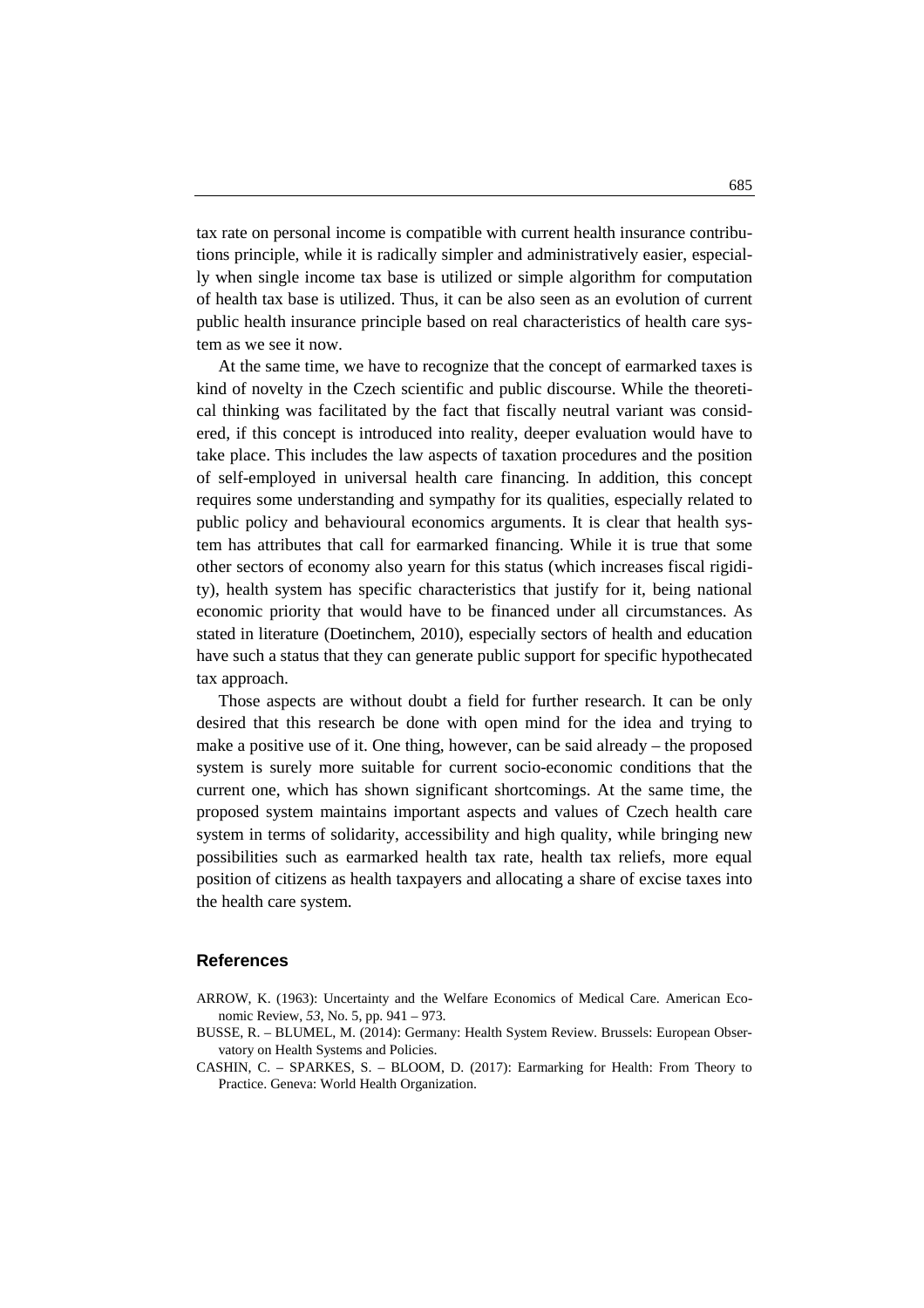- COOPER, A. (2013): Are Earmarked Taxes on Alcohol and Tobacco a Good Idea? Evidence from Asia [Online.] [Cited: 1. 7. 2017.] Retrieved from: <http://www.iticnet.org/images/Are%20 earmarked%20taxes%20on%20alcohol%20and%20tobacco%20a%20good%20idea%20-%20 Evidence%20from%20Asia.pdf>.
- CUTLER, M. D. ZECKHAUSER, R. J. (1997): Adverse Selection in Health Insurance. [Working Paper 6107.] Cambridge: NBER.
- DOETINCHEM, O. (2010): Hypothecation of Tax Revenue for Health. Geneva: WHO. [Online.] [Cited: 1.7. 2017.] Retrieved from:

<http://www.who.int/healthsystems/topics/financing/healthreport/51Hypothecation.pdf>.

- DURDISOVÁ, J. MERTL, J. (2013): Evoluce sociálně-ekonomického pojetí zdravotní péče. Ekonomický časopis/Journal of Economics, *61*, No. 2, pp. 155 – 171.
- FELDSTEIN, M. S. (1971): Hospital Cost Inflation: A Study of Nonprofit Price Dynamics. American Economic Review, *61*, No. 5, pp. 853 – 872.
- FELDSTEIN, M. S. (1973): The Welfare Loss of Excess Health Insurance. Journal of Political Economy, *80*, No. 2, pp. 251 – 280.
- FIGUERAS, J. MCKEE, M. (2012): Health Systems, Health, Wealth and Societal Well-being. European Observatory on Health Care Systems. McGraw Hill: Open University Press.
- GOODMAN, J. (2005): Five Myths of Socialized Medicine. [Online.] [Cited: 1. 7. 2017.] Retrieved from: <www.cato.org/pubs/catosletter/catosletterv3n1.pdf>.
- HOLČÍK, J. (2009): Systém péče o zdraví a zdravotní gramotnost. Brno: MSD (Health Care System and Health Literacy).
- JANSKÝ, P. SCHNEIDER, O. (2012): Neudržitelnost dluhu veřejných financí. Praha: IDEA.
- JAKUBOWSKI, E. SALTMAN, R. B. (2013): The Changing National Role in Health System Governance: A Case-based Study of 11 European Countries and Australia. Denmark: WHO. [Online.] [Cited: 1.7. 2017.] Retrieved from:

<http://www.euro.who.int/\_\_data/assets/pdf\_file/0006/187206/e96845.pdf>.

- KEABLE-ELLIOTT, I. (2014): Hypothecated Taxation and the NHS. Centreforum. [Online.] [Cited: 1. 7. 2017.] Retrieved from: <http://www.centreforum.org/assets/pubs/hypothecatedtaxation.pdf>.
- KREBS, V. et al. (2015): Sociální politika. 6<sup>th</sup> ed. Praha: Wolters Kluwer.
- LIEBERTHAL, R. D. (2016): What Is Health Insurance (Good) For? An Examination of Who Gets It, Who Pays for It, and How to Improve It. New York: Springer.
- LINDHOLM, C. et al. (2001): Does Chronic Illness Cause Adverse Social and Economic Consequences among Swedes? Scandinavian Journal of Public Health, *29*, No. 1, pp. 63 – 70.
- MERTL, J. (2011): Financování zdravotnictví ve stínu ekonomické krize. In: KUBÁTOVÁ, K. (ed.): Úloha veřejných financí v řešení problémů a dopadů současné krize. Praha: Wolters Kluwer.
- MERTL, J. (2012): What a Patient Must, Can and Wants to Have: Demand for Health Care and Its Economic Consequences. In: Modern and Current Trends in the Public Sector Research 2012. Brno: ESF MU, pp. 218 – 225.
- MERTL, J. (2015): The Transformation of Czech Public Health Insurance to Earmarked Health Tax. In: Current Trends in the Public Sector Research 2015. [19<sup>th</sup> International Conference Proceedings.] Brno: ESF MU, pp. 258 – 265.
- MOONEY, G. (1992): Economics, Medicine and Health Care. Second edition. Essex: Prentice Hall.
- MOSSIALOS, E. (1997): Citizens' Views on Health Care Systems in the 15 Member States of the European Union. Health Economics, *6*, No. 2, pp. 112 – 116.
- MOSSIALOS, E. et. al. (2002): Funding Health Care: Options for Europe. European Observatory on Health Care Systems. Buckingham: Open University Press.
- MF ČR (2015): Monitor rozpočtových a účetních informací. [Online.] [Cited: 1. 7. 2017.] Retrieved from: < http://monitor.statnipokladna.cz/2015/statni-rozpocet/#rozpocet/>.